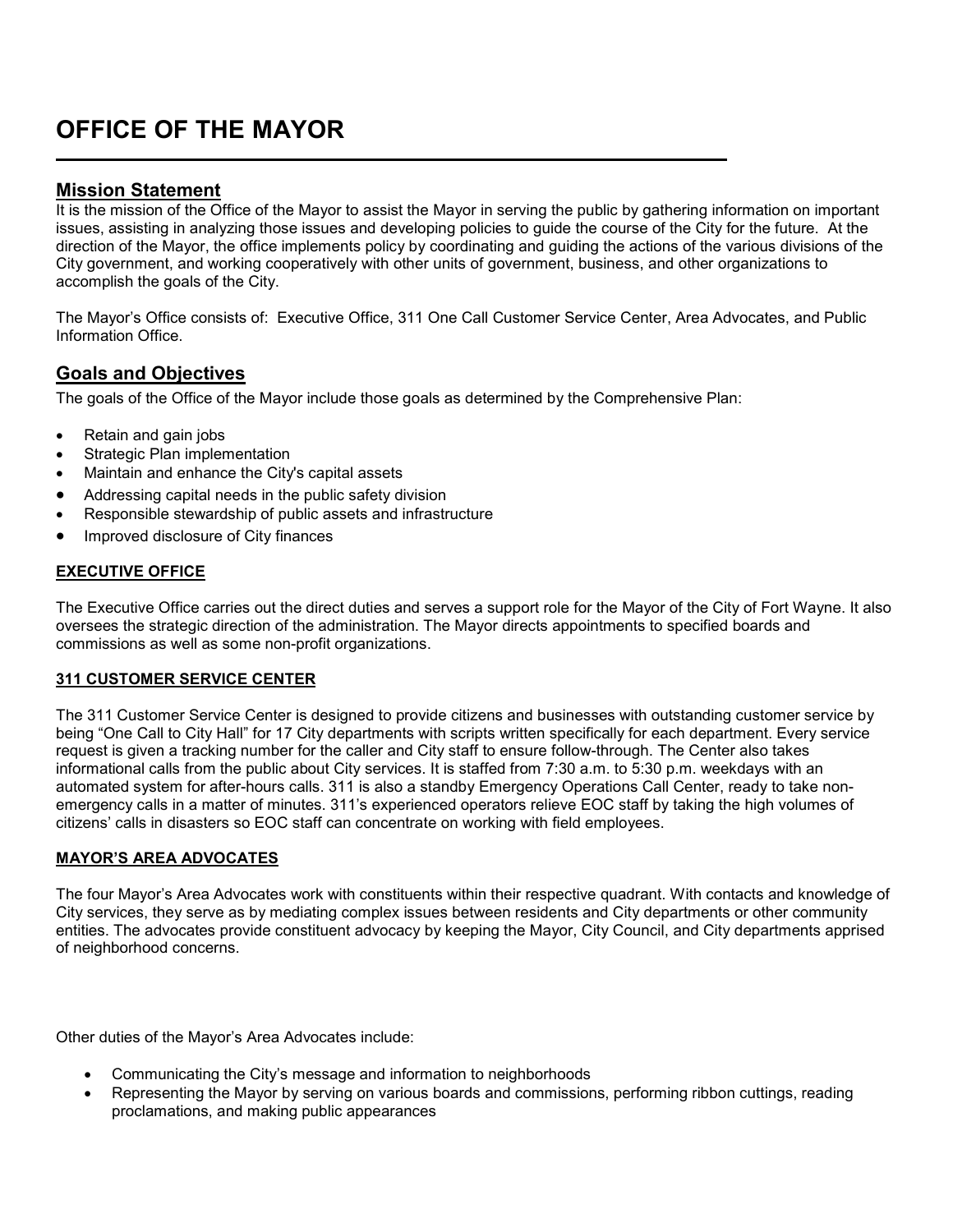- Actively participating on the Crisis Management Team that responds to City-wide emergencies by helping to coordinate local shelters, disseminating crucial information to communities, and providing pertinent information to City leaders regarding affected areas.
- Raising funds, planning and coordinating special projects and events

## **PUBLIC INFORMATION OFFICE**

The Public Information Office provides accurate and timely information about City administrative policies, services, programs, events and matters of public interest to a variety of audiences, including media, taxpayers, City Council, community partners, other units of government, neighborhood leaders, City employees and state/national groups. The Office distributes content electronically to local, statewide and niche/specialty newspapers and publications, radio stations, television news outlets and other media to provide the public with pertinent information, especially in times of emergencies.

Public Information supports City divisions and departments to help effectively communicate information about City government to media through news releases and press conferences and the public. They are tasked with taking complex and specialized subject matter and synthesizing it into easily understandable content.

The Office accomplishes its goals by:

- assisting with maintaining the City's website;
- working with community partners;
- representing the Mayor at events;
- coordinating the City TV cable television station;
- responding to requests for public information;
- organizing and coordinating special events;
- drafting letters, proclamations, newsletters, speeches, award applications and other written material as needed.

# **BUSINESS AND LEGISLATIVE LIAISON**

The Business and Legislative Liaison acts as the Mayor's aide and assistant by working closely with the Mayor and Mayor's staff to achieve goals that benefit the City of Fort Wayne. This position works with Division Heads and the Public Information Director and serves as a liaison between the Mayor's Office, leaders of the business community, legislators and the media. The liaison tracks local, State, and Federal legislation on issues that affect Fort Wayne. The Business and Legislative Liaison fosters positive relationships between local, State, and Federal representatives and the City of Fort Wayne to further the policies and goals of the City.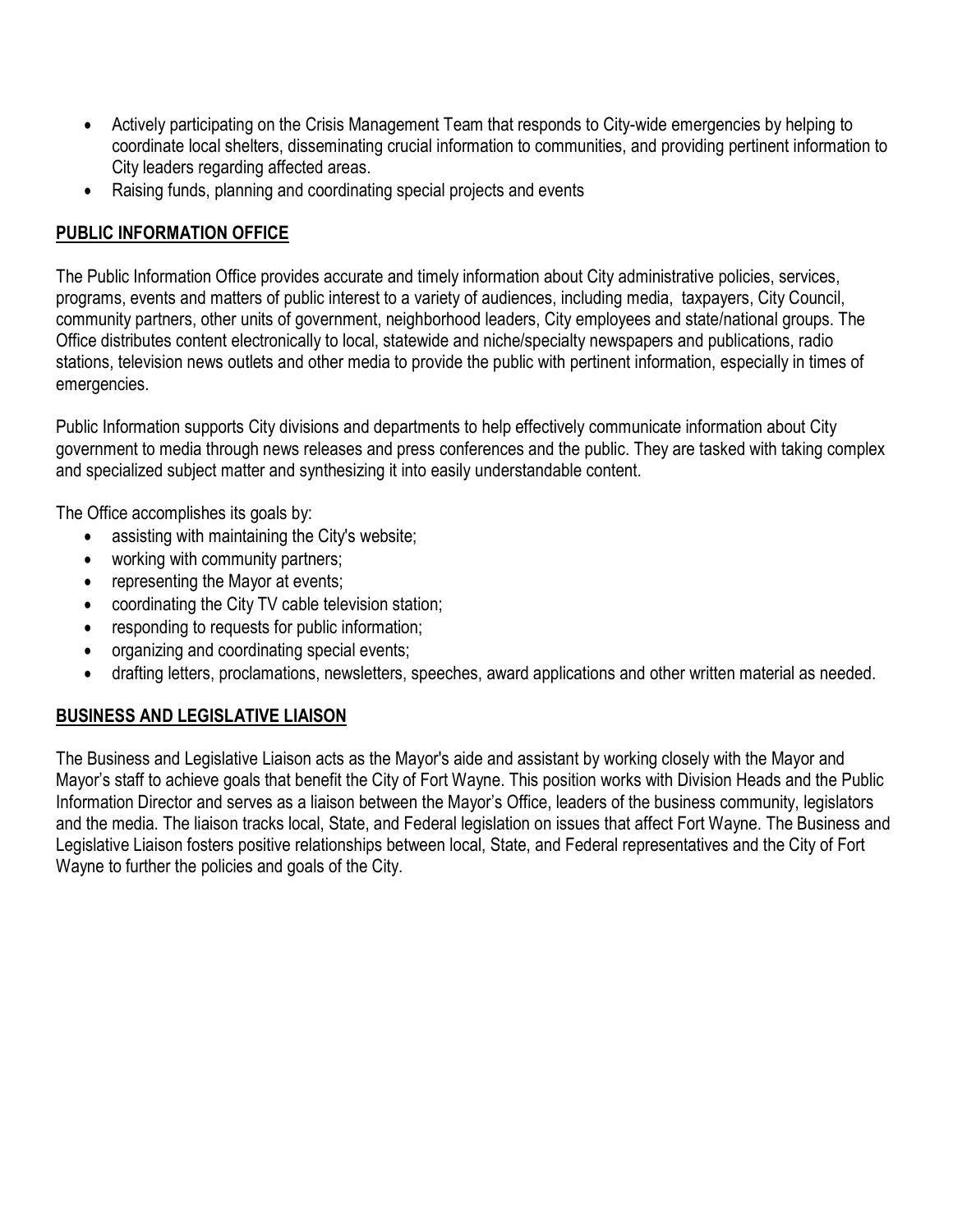|                                     | 2008<br><b>ACTUAL</b> | 2009 ACTUAL<br><b>THRU</b><br>30-Jun-2009 | 2009 REVISED<br><b>BUDGET</b> | 2010<br><b>SUBMITTED</b> | \$ INCREASE<br>(DECREASE)<br>FROM 2009 APPR | % CHANGE<br><b>FROM 2009</b><br><b>APPR</b><br>TO 2010 |
|-------------------------------------|-----------------------|-------------------------------------------|-------------------------------|--------------------------|---------------------------------------------|--------------------------------------------------------|
| 5111 TOTAL WAGES                    | 920,824               |                                           | 960,356                       | 980,995                  | 20,639                                      | 2.15%                                                  |
| 5131 PERF - EMPLOYERS SHARE         | 63,868                |                                           | 69,625                        | 76,027                   | 6,402                                       |                                                        |
| 5132 FICA                           | 67,603                |                                           | 73,468                        | 75,046                   | 1,578                                       |                                                        |
| 5134 LIFE MEDICAL & HEALTH INSURAN  | 162,000               |                                           | 171,000                       | 188,100                  | 17,100                                      |                                                        |
| 5136 UNEMPLOYMENT COMPENSATION      | 914                   |                                           | 960                           | 981                      | 21                                          |                                                        |
| 5137 WORKERS COMP INSURANCE         | 1,547                 |                                           | 1,672                         | 1,413                    | (259)                                       |                                                        |
| 513A PERF - EMPLOYEES/PD BY CITY    | 27,371                |                                           | 28,811                        | 29,430                   | 619                                         |                                                        |
| 513R RETIREES HEALTH INSURANCE      | 9,000                 |                                           | 9,000                         | 9,900                    | 900                                         |                                                        |
| 5161 WAGE SETTLEMENT/SEVERANCE PAY  | 8,071                 |                                           |                               |                          |                                             |                                                        |
| <b>Total 5100</b>                   | \$1,261,198           | \$665,323                                 | \$1,314,892                   | \$1,361,892              | \$47,000                                    | 3.57%                                                  |
| 5213 COMPUTER SUPPLIES              | 32                    |                                           | 2,120                         | 1,220                    | (900)                                       |                                                        |
| 5219 OTHER OFFICE SUPPLIES          | 6,952                 |                                           | 9,200                         | 8,200                    | (1,000)                                     |                                                        |
| 5231 GASOLINE                       | 2,186                 |                                           | 1,381                         | 2,047                    | 666                                         |                                                        |
| 5299 OTHER MATERIALS & SUPPLIES     | 1,856                 |                                           | 3,100                         | 3,100                    |                                             |                                                        |
| Total 5200                          | \$11,026              | \$2,632                                   | \$15,801                      | \$14,567                 | (\$1,234)                                   | $-7.81%$                                               |
| 531K SEMINAR FEES                   | 1,315                 |                                           | 8,000                         | 4,000                    | (4,000)                                     |                                                        |
| 531S SOFTWARE TRAINING              |                       |                                           | 1,000                         |                          | (1,000)                                     |                                                        |
| 5322 POSTAGE                        | 7,412                 |                                           | 9,300                         | 9,300                    |                                             |                                                        |
| 5323 TELEPHONE & TELEGRAPH          | 7,883                 |                                           | 17,120                        | 17,120                   |                                             |                                                        |
| 5324 TRAVEL EXPENSES                | 7,031                 |                                           | 12,000                        | 8,000                    | (4,000)                                     |                                                        |
| 5326 MILEAGE                        | 2,145                 |                                           | 4,350                         | 3,000                    | (1,350)                                     |                                                        |
| 532C CELL PHONE                     | 518                   |                                           | 4,500                         | 1,000                    | (3,500)                                     |                                                        |
| 532L LONG DISTANCE CHARGES          | 628                   |                                           | 1,100                         | 900                      | (200)                                       |                                                        |
| 5331 PRINTING OTHER THAN OFFC SUPPL | 1,624                 |                                           | 4,800                         | 3,200                    | (1,600)                                     |                                                        |
| 5332 PUBLIC OF LEGAL NOTICES/ADVTER | 12,054                |                                           | 1,000                         |                          | (1,000)                                     |                                                        |
| 5334 PUBLIC RELATIONS               | 22,681                |                                           | 10,220                        | 15,000                   | 4,780                                       |                                                        |
| 5342 LIABILITY INSURANCE            | 1,349                 |                                           | 1,665                         | 5,857                    | 4,192                                       |                                                        |
| 5363 CONTRACTED OTHER EQUIPMT REPAI | 165                   |                                           | 600                           | 600                      |                                             |                                                        |
| 5367 MAINT. AGREEMENT - SOFTWARE    | 1,857                 |                                           |                               |                          |                                             |                                                        |
| 5369 CONTRACTED SERVICE             | 16,011                |                                           | 8,000                         | 8,000                    |                                             |                                                        |
| 536N GARAGE CONTRACT - NONTARGET    | 476                   |                                           |                               | 5,559                    | 5,559                                       |                                                        |
| 536T GARAGE CONTRACT - TARGET       |                       |                                           | 614                           | 510                      | (104)                                       |                                                        |
| 5372 VEHICLE RENTAL                 | 2,829                 |                                           |                               |                          |                                             |                                                        |
| 5374 OTHER EQUIPMENT RENTAL         | 675                   |                                           |                               |                          |                                             |                                                        |
| 5377 CC BUILDING PARKING            | 508                   |                                           | 600                           | 600                      |                                             |                                                        |
| 5391 SUBSCRIPTIONS AND DUES         | 8,359                 |                                           | 16,000                        | 8,000                    | (8,000)                                     |                                                        |
| 5399 OTHER SERVICES AND CHARGES     | 1,458                 |                                           | 1,500                         | 300                      | (1,200)                                     |                                                        |
| Total 5300                          | \$96,975              | \$29,629                                  | \$102,369                     | \$90,946                 | (\$11,423)                                  | $-11.16%$                                              |
| 5443 PURCHASE OF OFFICE EQUIPMENT   | $\blacksquare$        |                                           | 1,400                         | $\overline{\phantom{a}}$ | (1,400)                                     |                                                        |
| Total 5400                          | \$-                   | \$-                                       | \$1,400                       | \$-                      | (\$1,400)                                   | $-100.00\%$                                            |
| Total                               | \$1,369,199           | \$697,584                                 | \$1,434,462                   | \$1,467,405              | \$32,943                                    | 2.30%                                                  |